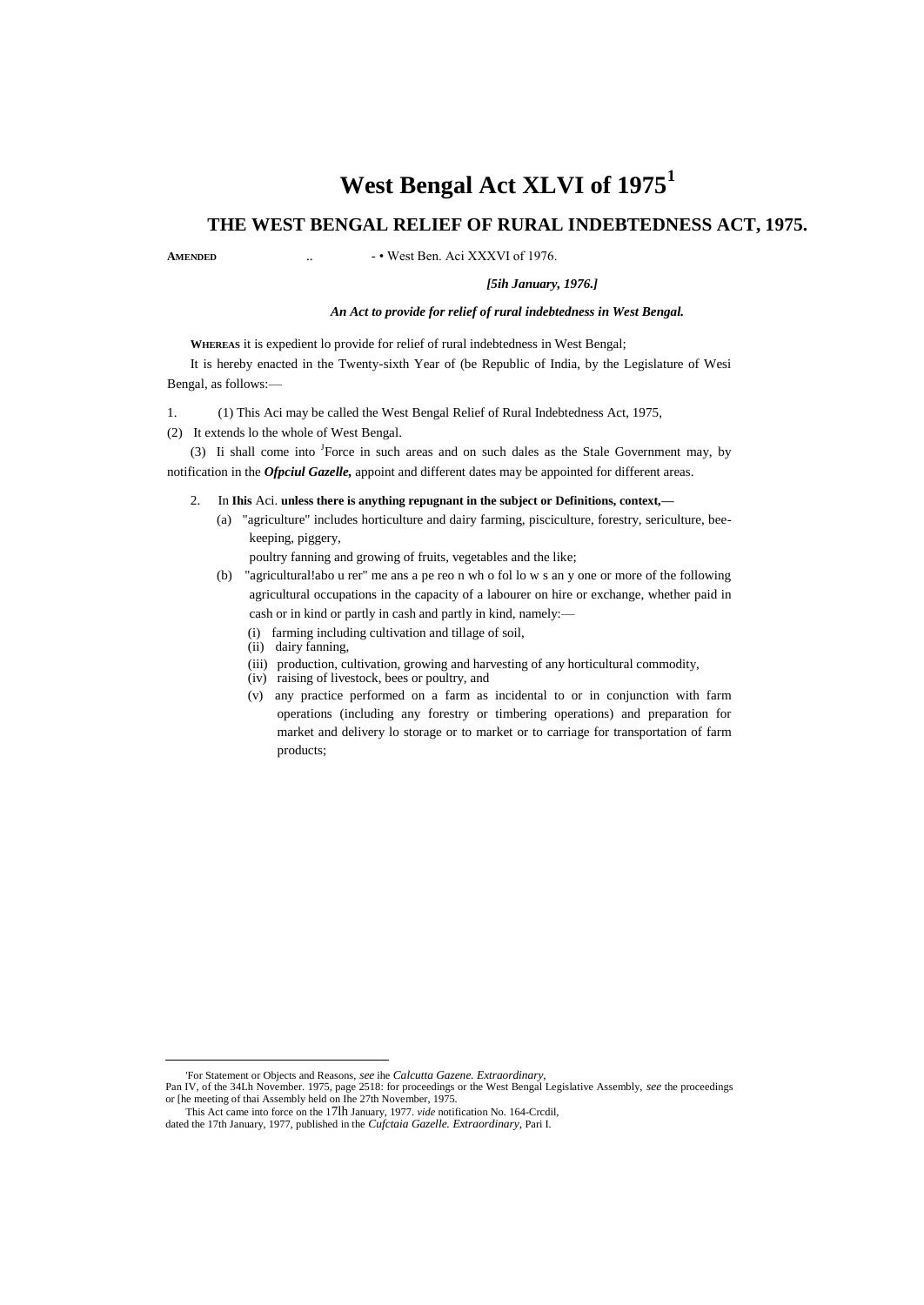#### **[West Ben. Act**

#### **300** *The West Bengal Relief of Rural indebtedness Act, J97S. (Section 2.)*

- (c) "Appellate Officer" means an officer appointed under subsection (1) of section 12',
- (d) "artisan" means a person who does not hold any agricultural land and whose principal means of livelihood is production or repair of traditional tools, implements and other articles or things used for agriculture or purposes ancillary thereto, and also a person who normally earns his livelihood by practising crafl either by his own labour or by the labour of the members of his family in the rural area;
- (e) "authority" means an officer appointed under section 3;
- (f) "bank" means a banking company as defined in clause (c) of section **5** of the Banking Regulation Act, **1949** and includes 10 of 1949. the State Bank of India constituted under the Slate Bank of India Act, **1955.** a subsidiary bank as defined in the State **23 of 1955.**  Bank of India (Subsidiary Banks) Act, **1959,** a corresponding **3s of 1959.** new bank as defined in clause (d) of section 2 of the Banking Companies (Acquisition and Transfer of Undertakings) Act, **5 of [970. 1970,** a banking institution notified by the Central. Government under secLion **51** of the Banking Regulation Act, 1949 and also includes any other financial institution which may be notified in this behalf by the Stale Government; .
- (g) "Collector" includes any officer not below the rank of Deputy Collector appointed by the Slate Government to exercise all or any of the powers of a Collector under this Act;
- (h) "debt" includes all liabilities in cash or in kind incurred by a debtor on or before the first day of July, 1975, either voluntarily or by or under a decree or order of any court and which may be secured or unsecured and payable presently or in future, but does not include the following, namely:—
	- (i) any rent due in respect of a properly let out to a debtor,
	- (ii) any liability arising out of a breach of trust,
	- (iii) any liability for damages against a wrong-doer for any act of tort committed by him,
	- (iv) any claim for wages or by way of remuneration for service rendered,
	- (v) any liability for maintenance arising under an order of a court or otherwise,  $1*$  \* \* \*  $\qquad$  \*

'Sub-cbuscs (vi) and (viii) wen; omitted by s, *2* of the West Bengal Relief of Rural Indebtedness fAmendment 1 Apt. [Q7fi rWrci Afi wvvr -r io-7«\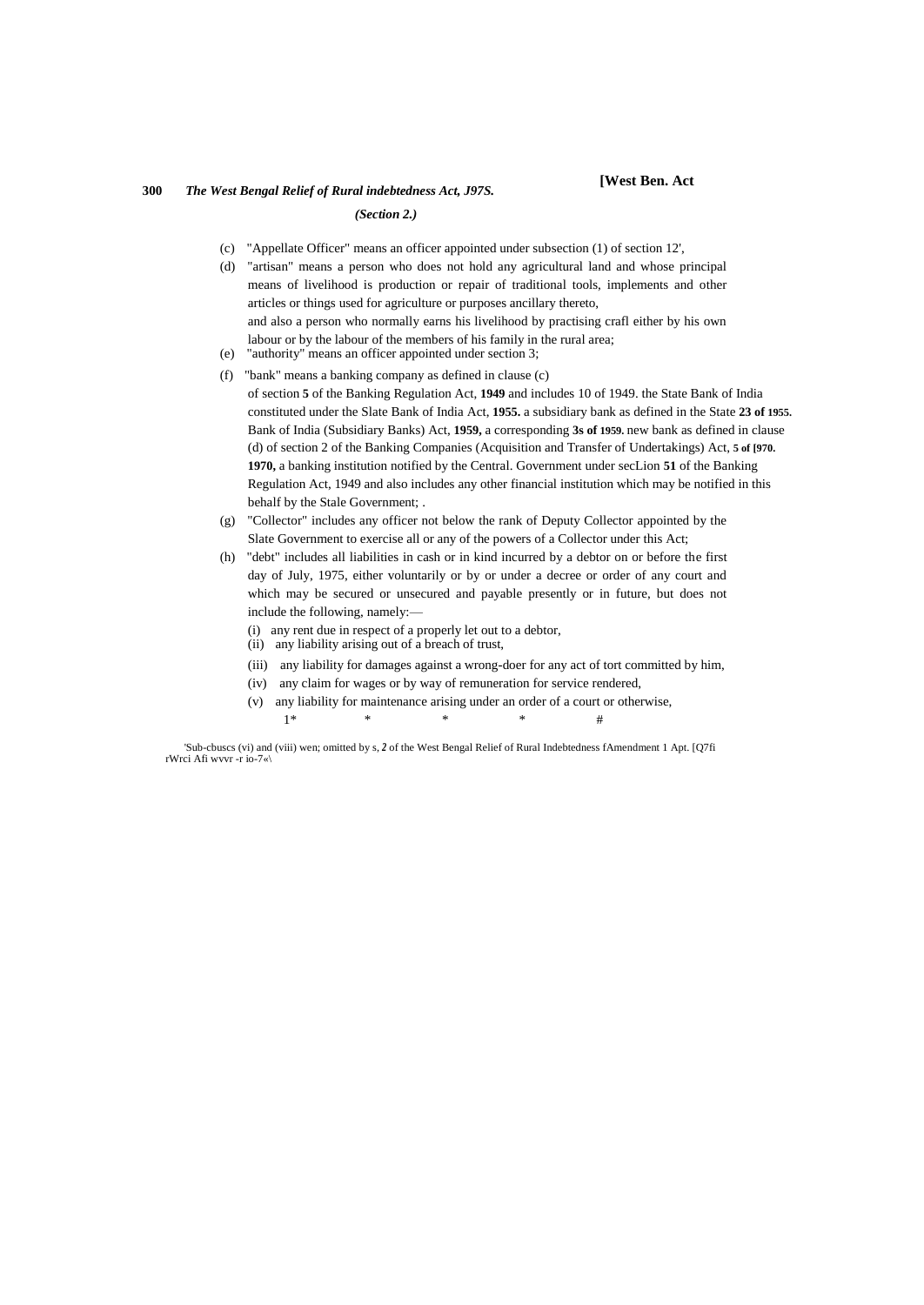## **301** *The West Bengal Relief of Rural indebtedness Act, J97S.* XLVI or 1975.]

#### *(Section 2.)*

Ben. Act ill<br>or 1913,

- •h (vii) any share of the produce of land payable on account
	- of land cultivated under the system known as *adh'u barga* or *bliag*,  $i^* * + * +$
- (ix) any sum recoverable as a public demand under the Ben. Act ill Bengal Public Demands Recovery Act, 1913,
	-
	- (x) any sum due lo the Central or any State Government or a bank or a co-operative society or a local or statutory authority or the Life Insurance Corporation of India;

*Explanation I.*—Any liability incurred by a debtor on or after the first day of July, 1975, which is in fact a substitution of a liability previously incurred by him shall be deemed lo be a debt within the meaning of this Act;

*Explanation 11.*—For the purposes of this Act, debt includes all kinds of mortgage and a mortgage includes an out and out sale with an agreement, written, or oral, for reconveyance of the properly transferred, lo the transferor;

- (i) "debtor" means a person who is resident oulside an area included in a Corporation, municipality, notified area or Cantonment and who belongs **Lo** any of the following categories, namely;—
	- (i) marginal farmer,
	- (ii) small farmer,
	- (iii) agricultural labourer, and
	- (iv) artisan;

(j) "farmer" means a person who is engaged in agriculture; (k) "marginal farmer" means a farmer who possesses not more than two hectares if he is a **member** of any of the Scheduled Tribes, and one hectare in other cases, of land, cither as an owner or as a *raiyat* or as a share-cropper; .

- (I) "prescribed" means prescribed by rules made under this Act;
- (m) "small farmer" means a farmer who possesses more than two hectares but less than four hectares if he is a member of any of the Scheduled Tribes, and more than one hectare hut less lhan [wo hectares in other cases, of land, either as an owner or as a *raiyat* or as a sharecropper.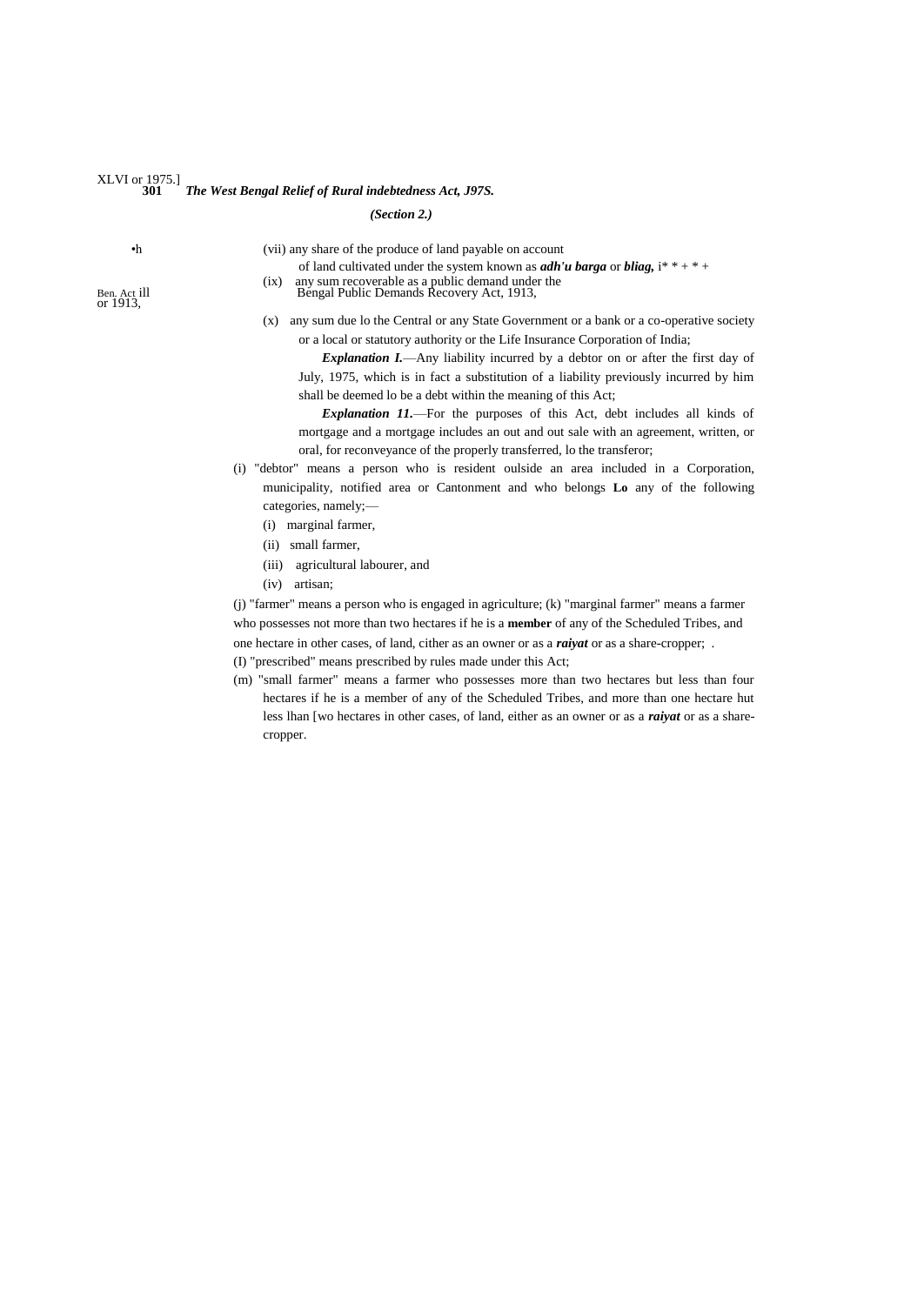### **302** *The West Bengal Relief of Rural indebtedness Act, J97S. (Sue I ions 3-7.)*

3. The Stale Government may, by notification, appoint one or more persons as authorities, Tor carrying out the

#### **[West Ben. Act**

purposes of this Act, in rcspeci of local areas to be specified in such notification.

**4. (1)** A deblor may, within such time and in such manner as may be prescribed, make an application to an authority for the local area within which such debtor ordinarily resides, for determination of his debt. (2) Unless the debtor has already made an application under subsection (1) any of his creditors may

also make an application to the same authority to which, and in the same manner in which, the debtor might have applied under that sub-section for determination of the debt in question.

Application for determination of debt.

Appointment authority.

> (3) If applications are made lo more than one authority in respect of the same debt, such applications shall, subject to such rules as may be made in this behalf, be transferred to and dealt with by one authority.

(4) An application under sub-section (I) or under sub-seclion (2) shall be in writing in the prescribed form and shall be accompanied by such fee as may be prescribed.

Dclenni nation of amount.

5. (1) On receipt or an application under section 4 the authority, after giving an opportunity to the parties concerned lo appear and be heard, shall determine in respect of the debt in question the amount of the principal and the amount of interest due thereon, up to the dale of such determination.

(2) When the authority has determined under sub-section (1) the amount of the debt together with interest the decision of the authority to be embodied in an order, shall, subject to the provisions of section 12 relating to appeal, be final and shall not be called in question in any civil court.

(3) The procedure to be Followed by an authority in any proceeding before it shall, subject to the provisions of this Acl, be in accordance with such rules as may be prescribed.

#### Order, 6. An order made under sub-section (2) of section 5 shall be in the prescribed form and shall include such particulars as may be prescribed. *(Sections 8, 9.)*

Relief to debtors in ccrliiin eases. (b) **a marginal farmer whose land is non-irrigated, or** (c) an artisan whose total annua) income from all sources docs nol exceed rupees Iwenly-four hundred, the authority shall pass an order discharging the debt completely and grant him a

certificate of discharge iri the prescribed form which shall release the debtor From all debts which were or might have been included in the application under section 4,

**(ii) in every case in which the debtor is a small farmer, or a marginal farmer whose land is irrigated, the authority shall, subject lo such rules as may be made in this behalf, by an order, reduce the debt to such amount as does nol exceed twenty** *per cent,* **of the estimated gross value or the agricultural produce earned by such debtor in the year preceding the year in which the determination takes place, multiplied by a figure nol exceeding seven and shall make a further order that the amount of the debt be repaid in such monthly or annual instalments covering a period not exceeding seven years, either with or without inLcrest, as the authority may determine.**

(2) Subject to the provisions contained in sub-section  $(I)$ , in every other case in which an order is made under section 5, the debtor shall repay the debt, with interest, if any, in such number of instalments covering a period not exceeding seven years as may be mentioned in the order.

8. Notwithstanding anything contained in any law for the lime being in force, or in any agreement, no debtor shall be liable lo pay after the commencement of this Act—

(a) any sum in respect of principal and interest which together exceeds twice the principal,

Prohibition reading mie and amount of interest.

(b) on account of interest outstanding on the date up lo which such liability is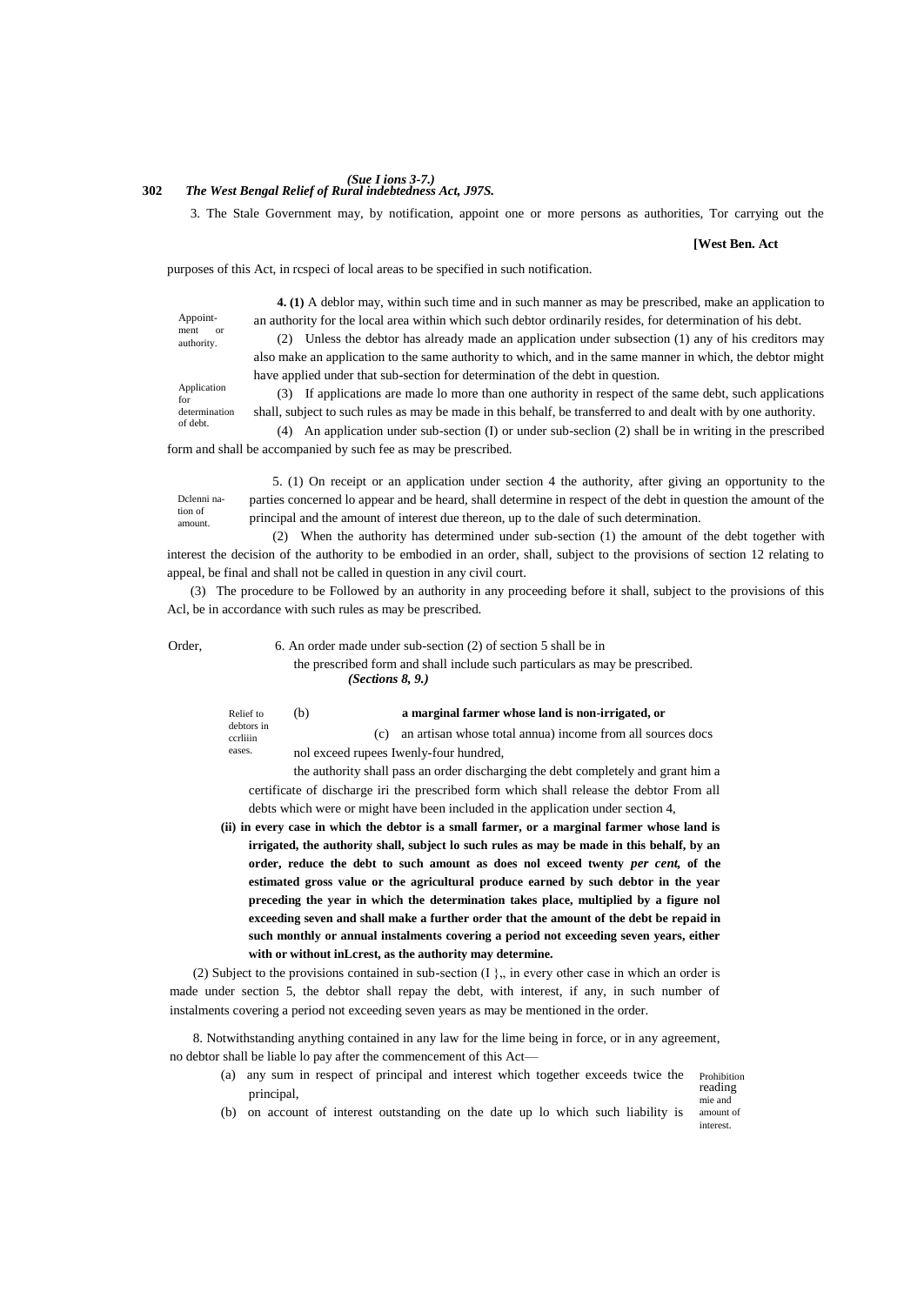#### **303** *The West Bengal Relief of Rural indebtedness Act, J97S.*

#### XL VI of 1975.]

computed, a sum greater than the principal outstanding on such date,

(c) any interest other than simple interest at a rate of six *per centum peratwnan* or the raie stipulated between the parties, whichever is less.

> Bar la suits and proceed-ings and execution or decrees in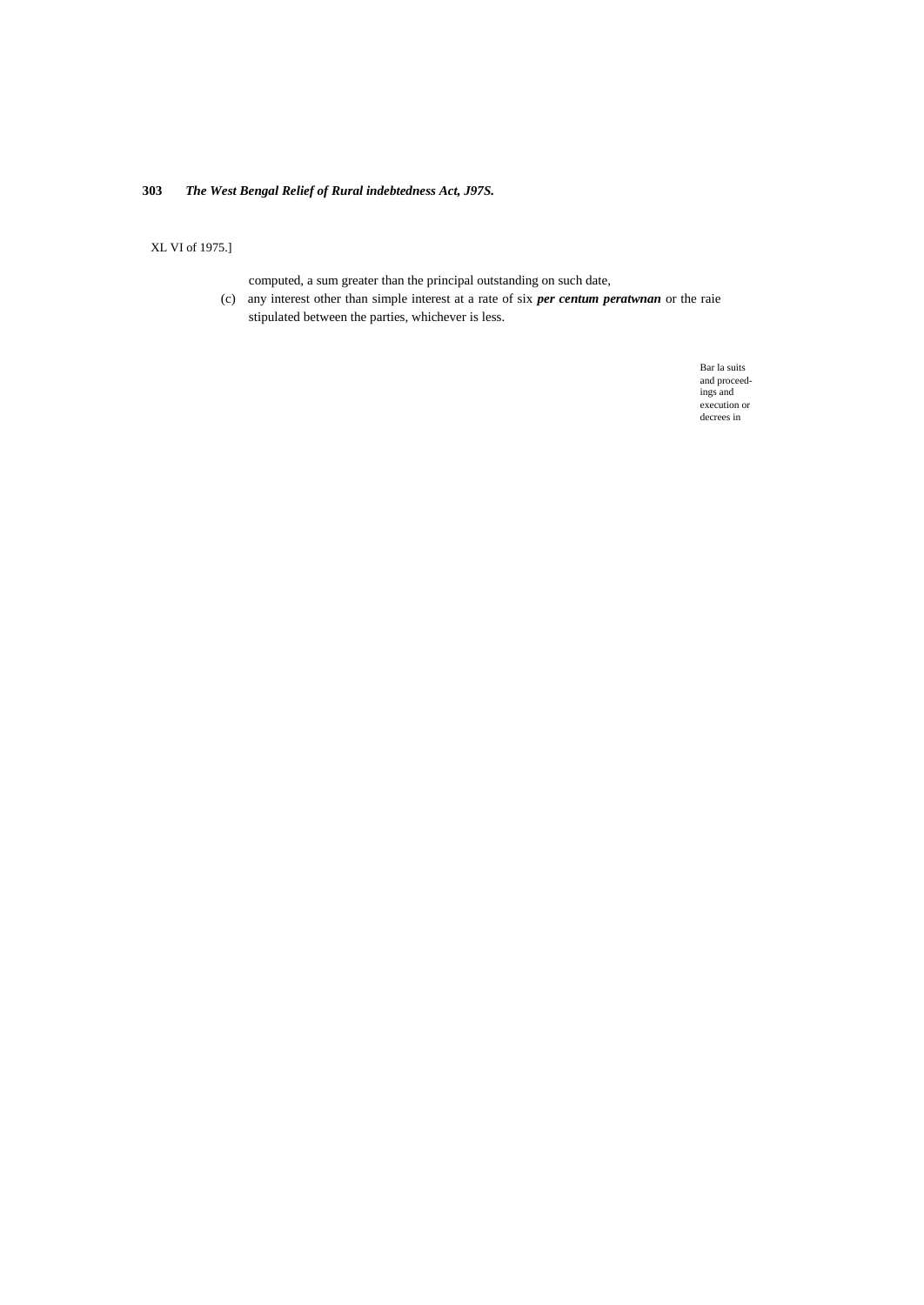#### **304** *The West Bengal Relief of Rural indebtedness Act, J97S.*

#### *(Sections 10-14.)*

(2) Notwithstanding anyLhing contained in any law for the lime being in force, no decrce of a civil court or certificate under the Bengal Public Demands Recovery Act, 1913, in relation to a debt lo which the provisions of this Act apply, shall be executed.

to^siaius'o^a 1<sup>®' an</sup>y question arises in connection with a proceeding under debtor or ihis Act before an authority as to whether a person is a debtor or not liability. or whether a liability is a debt or not, the authority shall dccide the question.

> . 11. (1) The State Government may authorise ihe Collector to transfer from one authority to another, for disposal, an application made under section 4.

Transfer of application from one authority to another.

(2) An authority to which an application is transferred under subsection (1) may continue die proceeding in connection with the application from the stage which has been readied when the application is transferred.

Appeals. i2, (i) An appeal may be made in the prescribed manner lo an

Appellate Officer to be appointed by the State Government, against any decision or order of an authority, made under this Act.

(2) **An appeal under sub-sec Lion (1) shall be made within thirty days from** the **date of the decision or order referred to in that sub-section.**

(3) The Slaie Government may make rules regarding ihe procedure to be followed by an Appellate Officer and the fees to be paid by an appellant for preferring the appeal.

(4) The Appellate Officer may, after giving the appellant an opportunity of being heard, either confirm or modify Ihe decision or order made by the authority or direct the authority to take such action as the Appellate Officer thinks fit.

(5) An order passed by an Appellate Officer under this section shall be final.

Certain Acts 13. The provisions of Ihe Indian Evidence Acl, 1872 and the Code l of 1872. not to apply. **q**v**jj** proce(juret 1908, shall not apply to any proceeding before an  $501<sub>n</sub>$  19 $08<sub>n</sub>$  authority or an Appellate Officer.

Represent a- 14. Subject to any rules made in ihis behalf, no legal practitioner pany before  $\alpha$  any other agent shall represent any party in any proceeding before acoun. <sub>an</sub> authority or an Appellate Officer, without the permission of the

#### **[West Ben. Act**

Ben. Act<br>111 of  $111$ 1913.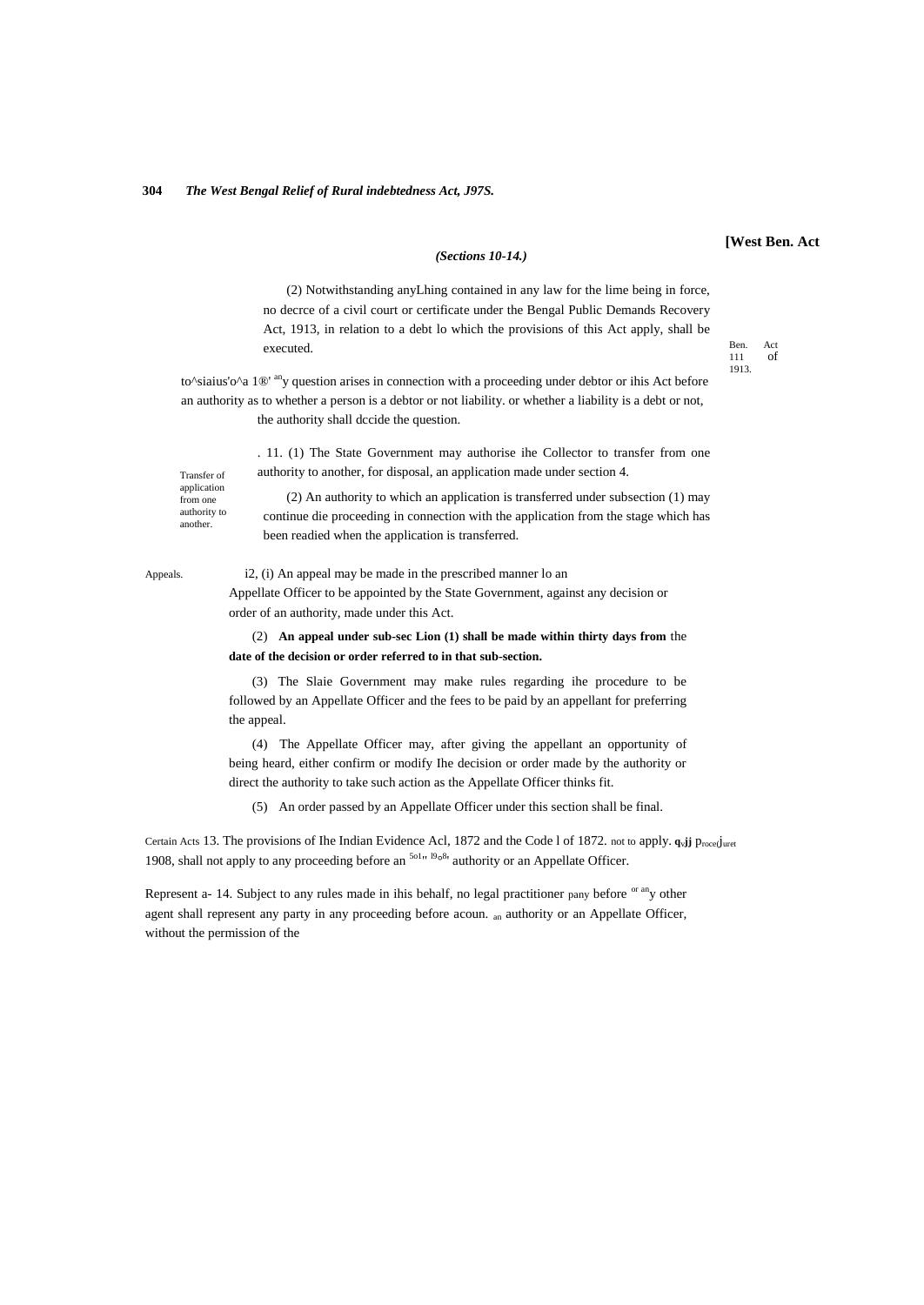XL VI of 1975.]

#### *(Sections 15-20.)*

- , 15. No suit, prosecution or Jegal proceeding shall lie against on indemnity, authority or an Appellate Officer or any other person in respect of anything in good faith done or intended lo be done under this Act.
	- 16. (1) Whoever,—
		- **(a) intentionally makes any false statement before an authority or an Appellate Officer in any proceeding under** this **Act,**
		- **(b) intentionally produces before an authority or an Appellate Officcr any false document, or**
		- **(c) abets any such act,**

**shall, on conviction, be liable to imprisonment for a term which may extend to one year or to a fine which may extend to one thousand rupees or to both.**

(2) No prosecution for any offence under this section shall lie except with the permission of the Collector,

17. (1) The State Government may make rules for carrying out the Paw^rio ' , and the contract of the contract of the contract of the contract of the contract of the contract of the contract of the contract of the contract of the contract of the contract of the contract of the contract of the cont purposes or this Act.

**(2) In particular and without prejudice to the generality of the foregoing power such rules may provide for all or any of the mailers which may be or has lo be prescribed.**

18. The provisions of this Act shall have effect notwithstanding Actio anything to the contrary contained in any other low, in any coniract,  $\wedge$ ""laws. express or implied, or in any instrument and notwithstanding any custom or usage to the contrary.

19. It is hereby declared that ihe provisions of this Act are for giving Saving effect lo the policy of the Stale towards securing the principles specified 31c  $_0$ f[h<sub>c</sub> in clause (b) and clause (c) of article 39 of the Constitution.

Consiimiion.

West Ben. 20. (1) The West Bengal Relief of Rural Indebtedness Ordinance, Repeat and Out. XIX of -me ■ . , \_ , , .savings.  $1975$ , is hereby repealed.

> (2) Anything done or any action taken under the Wesl Bengal Relief of Rural Indeblendness Ordinance, 1975, shall be deemed lo have been validly done or laken under this Act as if this Act were in force on ihe day on which such thing was done or such action was laken.

7. (I) Notwithstanding anything contained elsewhere in this Act,— (i) in every case in which a debtor is—

(a) an agriculural labourer whose total annual income from all sources does not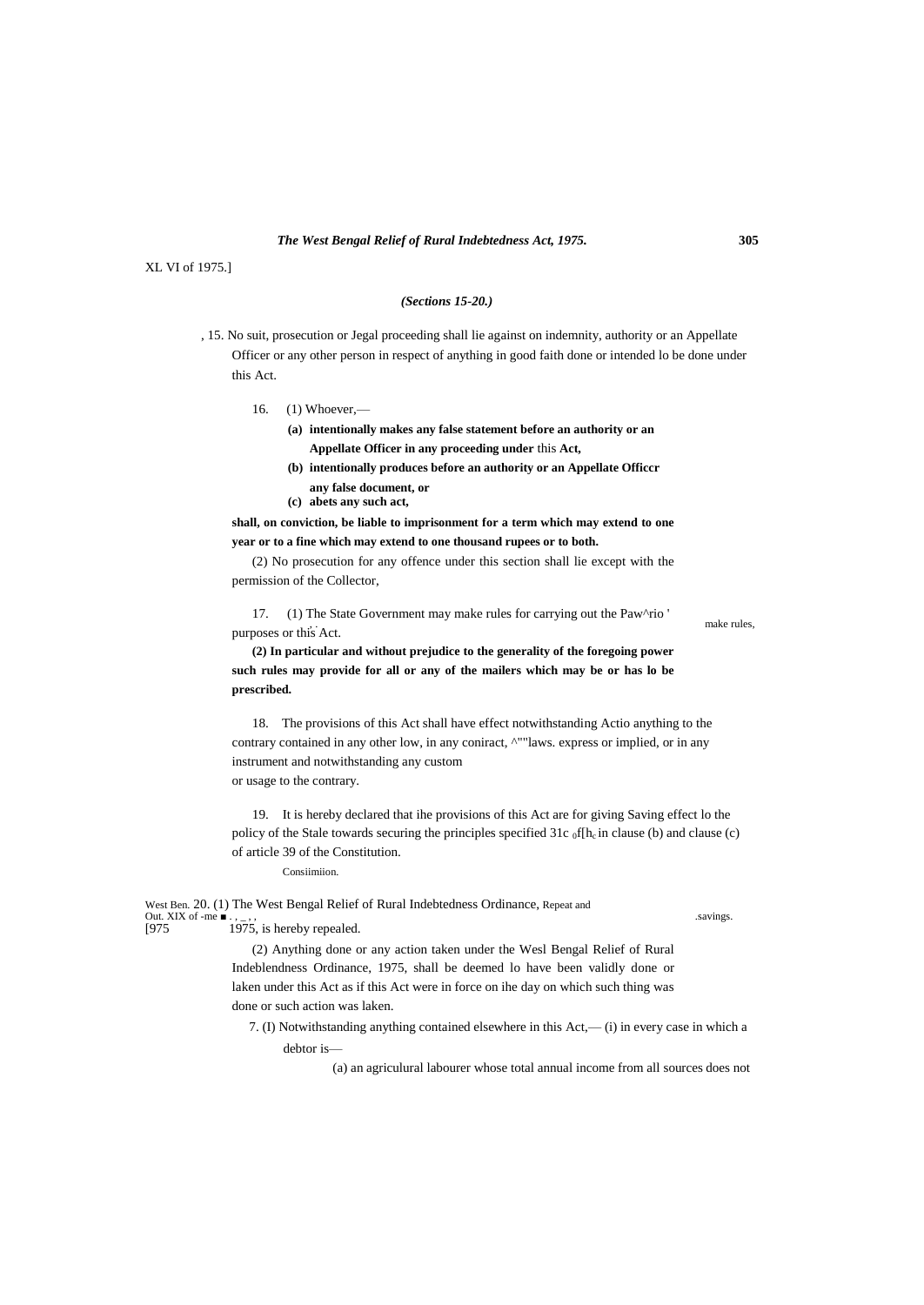*The West Bengal Relief of Rural Indebtedness Act, 1975.* **306**

exceed rupees twenty-four hundred,